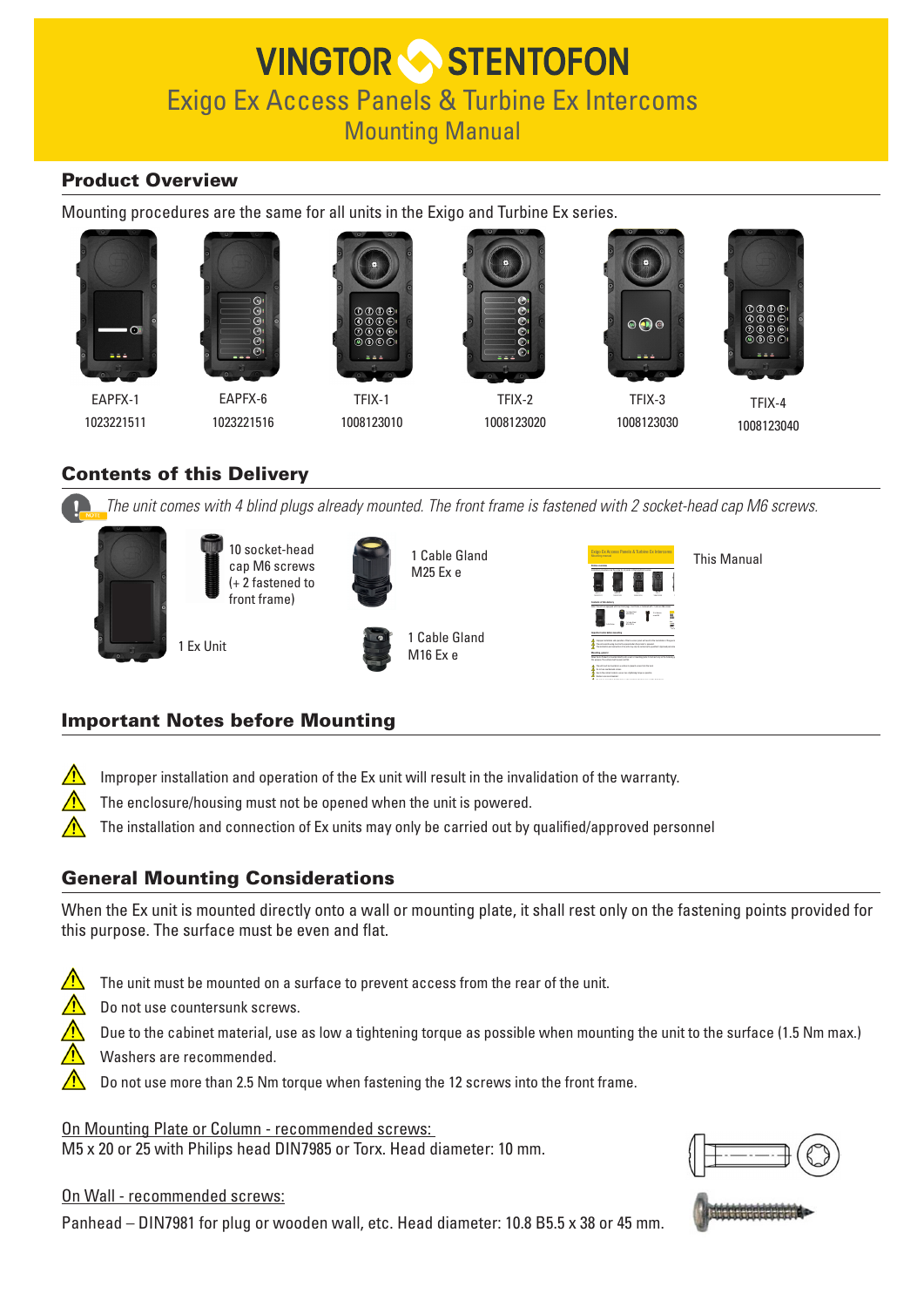# **Dimensions**



# Opening the Enclosure



1 Loosen the 2 screws securing the front frame to the on-wall box.

2 Open the enclosure by pulling the front frame out 5 mm, keeping it parallel to the on-wall box. This is necessary to get clearing for the hinges.

3 Pull the right side of the front frame to open the enclosure fully. Do NOT open the enclosure to the extent that cables between the front and back parts become taut.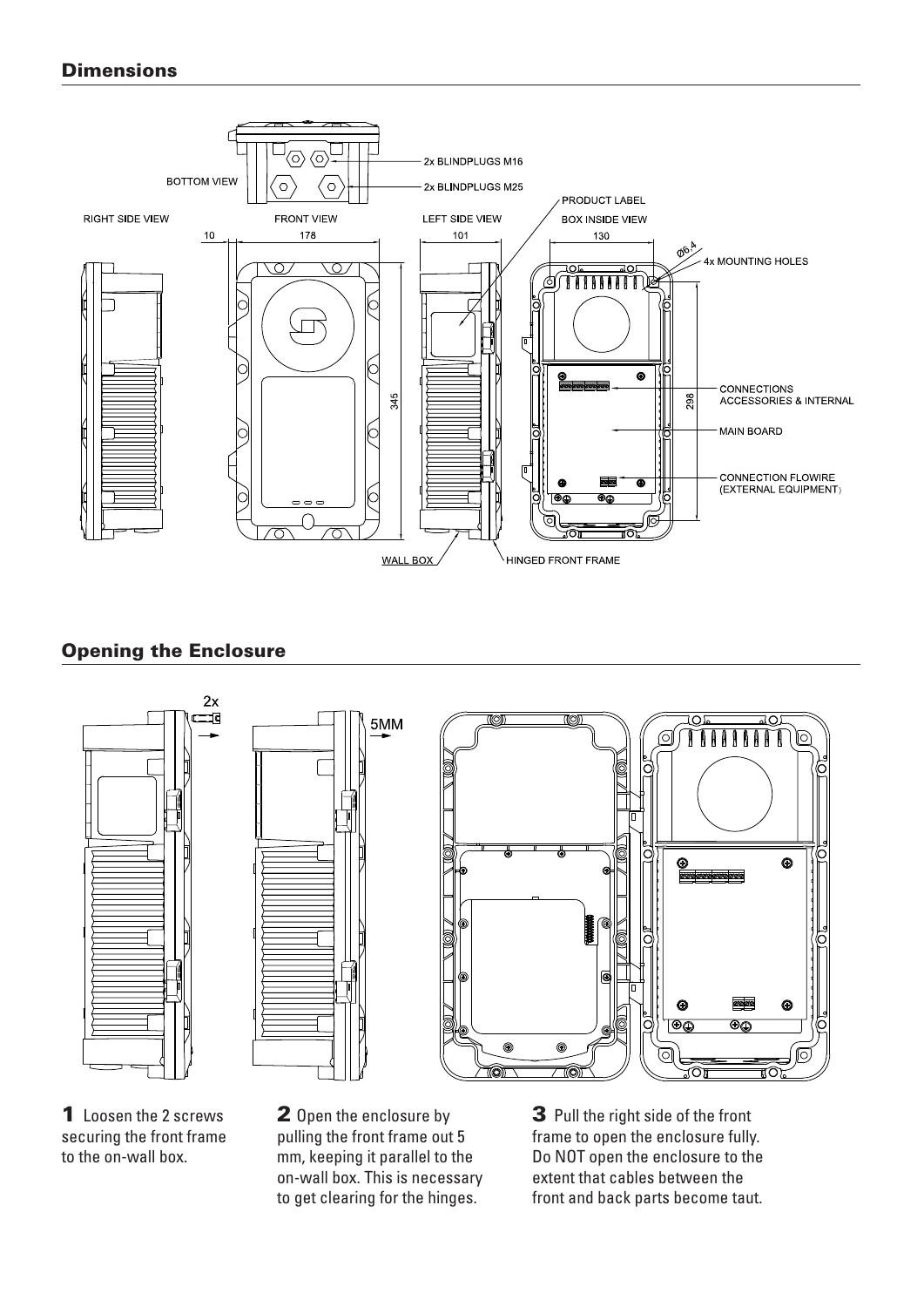## Mounting the Unit



#### 4 **Preparation for Drilling**

The four mounting holes in the onwall box are Ø6.4 mm. Distance: 298 x 130 mm. Size of hole to be drilled depends on whether it is wall or column mounting.

## 5 **Location**

Make sure there is a clearance of minimum 230 mm on the left for frame movement.



# 6 **Mounting Plate or Column**

Fix the unit to the mounting plate or column with 4 screws that fit the 4 screw holes in each corner of the on-wall box (Ø6.4 mm). Use M5 x 20 or 25 with Philips head DIN7985 or Torx. Head Ø: 10 mm.

### 7 **Wall**

Fix the unit to the wall with 4 screws that fit the 4 screw holes in each corner of the on-wall box (Ø6.4 mm). Use Panhead – DIN7981 screw for plug or wooden wall. Head Ø: 10.8 B5.5 x 38 or 45 mm.